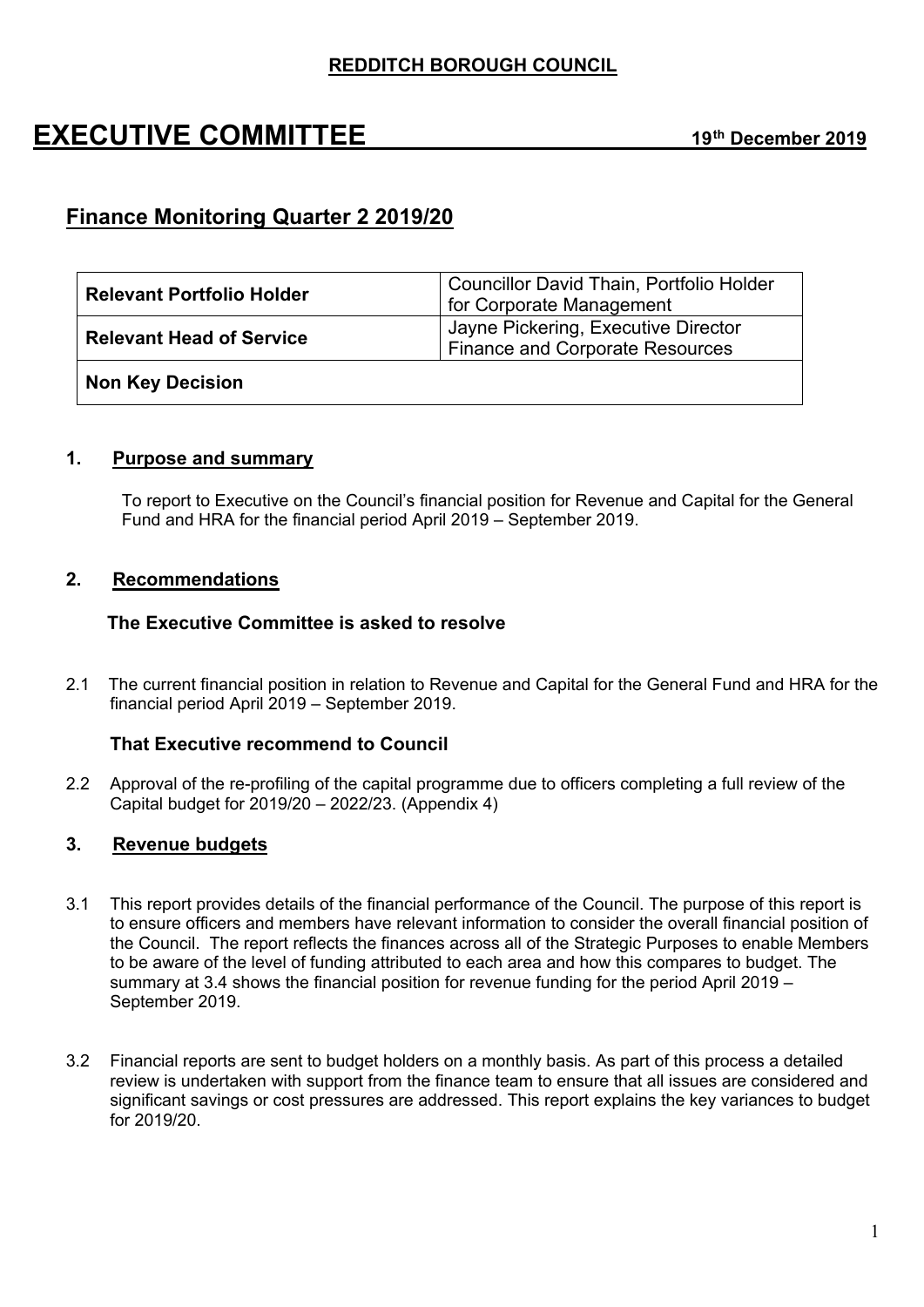## **EXECUTIVE COMMITTEE 19th December <sup>2019</sup>**

3.3 The £9.804m original General Fund budget as included in the table below is made up of the budget approved in February 2019 of £9.543m, which is then adjusted to reflect the approved transfers from reserves of £262k held in Corporate Financing.

In addition the Latest Budget 2019/20 of £10.346m includes transfers from reserves of £393k which is shown in appendix 2 along with savings virements of £150k.

3.4

## **Revenue Budget Summary – Overall Council Financial Year 2019/20**

Please note figures have been rounded

| <b>Strategic Purpose</b>                                                    | Original<br><b>Budget</b><br>2019/20 | <b>Revised</b><br>budget<br>2019/20 | <b>Budget</b><br>to date<br>2019/20 | <b>Actuals</b><br>to date<br>2019/20 | <b>Variance</b><br>to date<br>2019/20 | Projected<br><b>Outturn</b><br>2019/20 | <b>Projected</b><br><b>Variance</b><br>2019/20 |
|-----------------------------------------------------------------------------|--------------------------------------|-------------------------------------|-------------------------------------|--------------------------------------|---------------------------------------|----------------------------------------|------------------------------------------------|
|                                                                             | £'000                                | £'000                               | £'000                               | £'000                                | £'000                                 | £'000                                  | £'000                                          |
| Keep my place safe and<br>looking good                                      | 4,044                                | 4,243                               | 2,425                               | 2,307                                | $-118$                                | 4,019                                  | $-224$                                         |
| Help me run a successful<br>business                                        | 560                                  | 592                                 | 231                                 | 245                                  | 14                                    | 579                                    | $-12$                                          |
| Help me be financially<br>independent                                       | 406                                  | 437                                 | 910                                 | 905                                  | $-5$                                  | 435                                    | $-2$                                           |
| Help me to live my life<br>independently                                    | 134                                  | 129                                 | 64                                  | 58                                   | $-7$                                  | 126                                    | $-3$                                           |
| Help me find somewhere to<br>live in my locality                            | 859                                  | 839                                 | 323                                 | 289                                  | $-34$                                 | 834                                    | $-5$                                           |
| <b>Provide Good things for</b><br>me to see, do and visit                   | 576                                  | 627                                 | 337                                 | 331                                  | $-6$                                  | 655                                    | 28                                             |
| Enable others to work/do<br>what they need to do (to<br>meet their purpose) | 3,224                                | 3,429                               | 2,942                               | 2,890                                | $-52$                                 | 3,316                                  | $-164$                                         |
| <b>Totals</b>                                                               | 9,804                                | 10,346                              | 7,232                               | 7,025                                | $-207$                                | 9,963                                  | $-383$                                         |
| <b>Corporate Financing</b>                                                  | $-9,804$                             | $-10,346$                           | $-8,322$                            | $-8,441$                             | $-119$                                | $-10,535$                              | $-189$                                         |
| <b>Grand Total</b>                                                          | 0                                    | $\mathbf 0$                         | $-1,090$                            | $-1,416$                             | $-326$                                | $-571$                                 | $-571$                                         |

#### **Financial Commentary:**

There are a number of variances across the strategic purposes. The summary above shows the overall 2019/20 revenue position for the Council and the main variations are as a result of: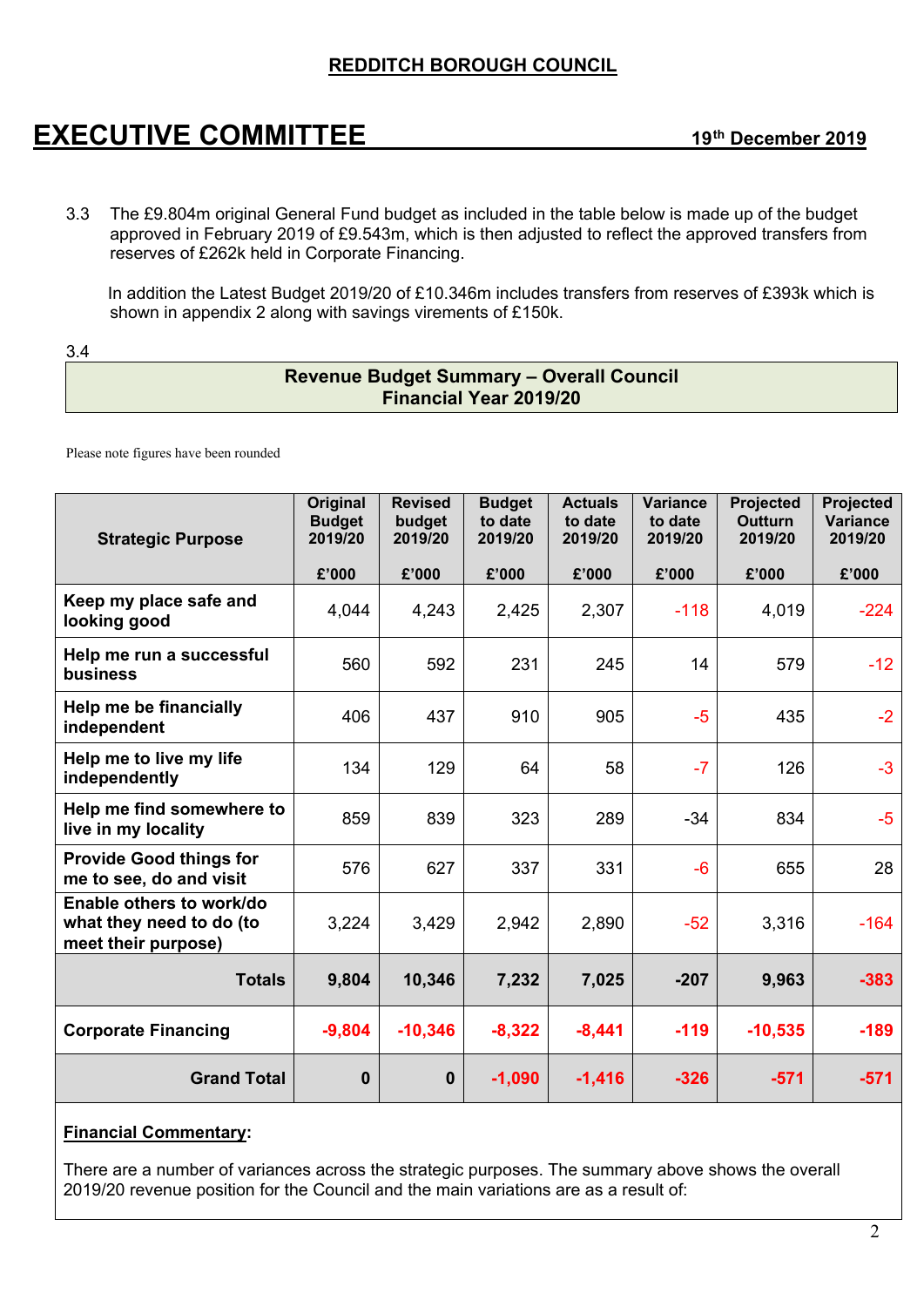# **EXECUTIVE COMMITTEE 19th December <sup>2019</sup>**

### **Keep my place safe and looking good (£224k saving)**

These budgets include those relating mainly to Environmental Services, Planning, CCTV and other activities to deliver against the purpose to ensuring an area is a safe and attractive place for the community.

The variances to report are :

- It is projected that Bereavement services will receive less income than expected from burial fees in 2019/20, therefore showing a year end variance for the service of **£109k**.
- There is a saving within Community safety budgets due to salary vacancies which are being addressed in a service review. The underspend, however, will be offset against the overhead recharge to the HRA (shown in enabling services) due to the service being 100% attributable to the HRA of **£100k.**
- Development Management has received some large applications in the first half the financial year. However, the income trend is not expected to continue at the same rate for the second half of the year and therefore forecast against budget is **£73k** shortfall.
- There is variance within planning policy due to some additional grant being received towards a Town Centre study and underspends in the second quarter on general supplies and services **£48k**.
- There are some salary savings due to vacancies of **£274k** within Core Waste, Environmental Management, Place teams and Trees & woodland management mainly due to a pending services delivery review.

#### **Help me run a successful business (£12k underspend)**

The budgets within the strategic purpose include economic development, all licenses and costs associated with the town and other Properties within the Borough.

• There are no significant individual variances in quarter 2 to report.

#### **Help me be financially independent (£2k underspend)**

The strategic purpose includes all costs relating to the support of benefits and the administration and delivery of Council Tax services in the Borough.

There are no significant individual variances in quarter 2 to report

#### **Help me to live my life independently (£3k underspend)**

There are a number of budgets relating to the delivery of the strategic purpose including; Lifeline and Community Transport.

There are no significant individual variances in quarter 2 to report

#### **Help me find somewhere to live in my locality (£5k underspend)**

The costs associated with homeless prevention, housing strategy and land charges are all included in this strategic purpose. It is worth noting that these costs solely relate to those charged to the General Fund not the Housing Revenue Account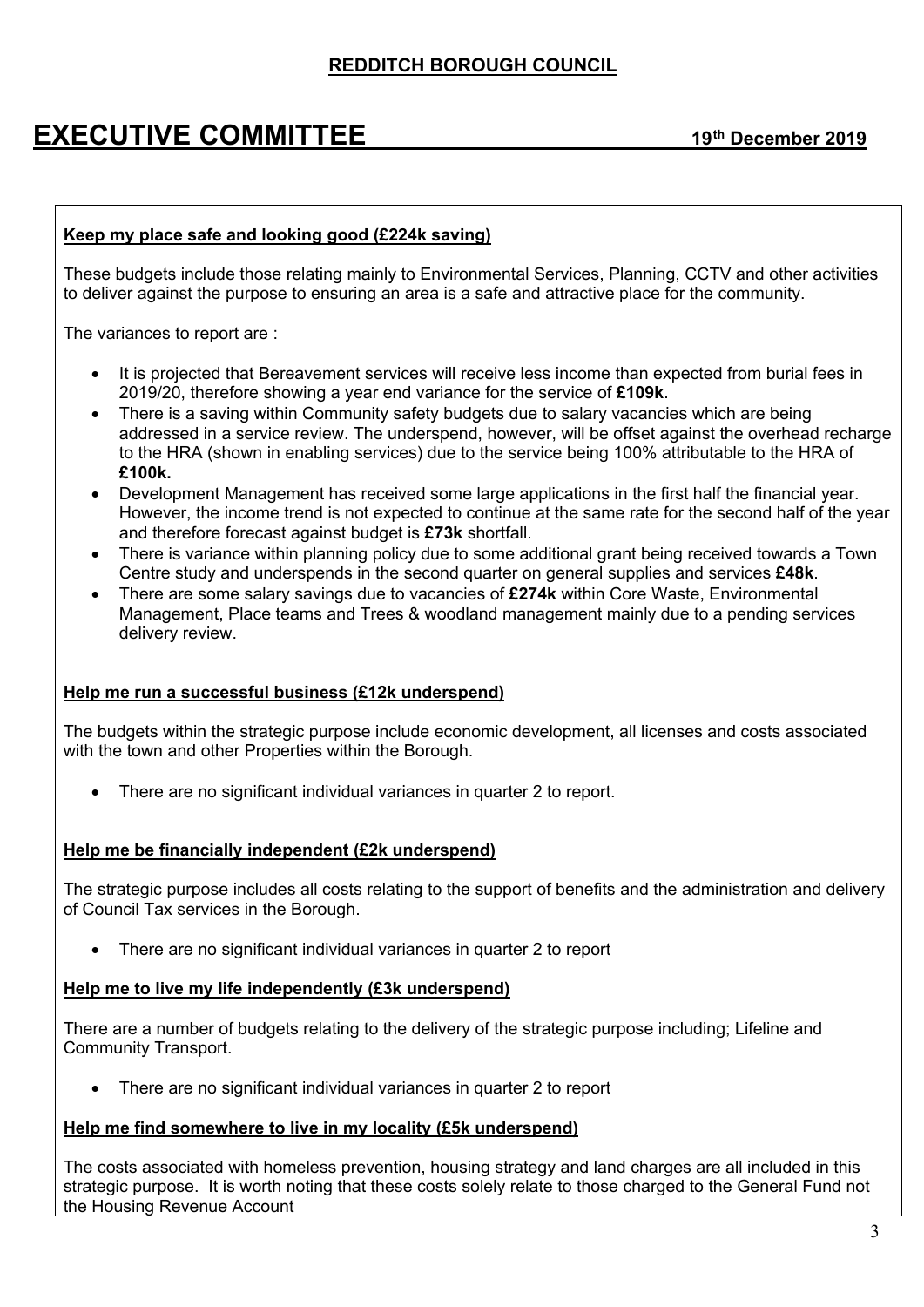## **EXECUTIVE COMMITTEE 19th December <sup>2019</sup>**

• The variance shown in this strategic purpose is due to some salary savings from reduced hours and also increased income from Houses in Multiple occupation following changes in regulations **£5k**.

#### **Provide Good things for me to see, do and visit (£28k overspend)**

The majority of budgets within this purpose relate to Leisure and Culture services.

- There is a variance within Business development Cultural services due to a saving on the Christmas lights budget, some additional income on the civic suite and staff vacancies **£4k.**
- There are further savings within Park & Events to do with temporary salary savings due to the change of service delivery and new staff structure implementation - these posts have now been filled going into 2019/20 **£29k.**
- These savings have been offset against an overspend within Rubicon Client Cultural Events due to delayed property maintenance costs being received **£63k.**

## **Enable others to work/do what they need to do (to meet their purpose) (£164k underspent)**

All support services and corporate overheads are held within the enabling purpose. These include; IT, HR, Finance, Management team and other support costs.

- The underspend variance within Asset & Property Management is mainly due to vacant posts a service review is taking place **£36k.**
- There is a small overspend within central post opening due to increased postage costs which is currently being addressed **£20k.**
- Equalities and Policy have some savings on general supplies and services **£22k.**
- There are further salary savings in Corporate Management Team (CMT), Customer service support and Human Resources due to vacant posts. Some of these are expected to be filled going into the second half of 2019/20 **£160k**.

#### **Corporate Financing (£189k saving)**

 There is a variance in corporate financing due to borrowing costs not being as much as expected mainly due to the spending profile of the capital programme **£123k.** There has also been a slight improvement on the business rates income **£50k**

## **4**. **Savings Monitoring**

4.1 The medium term financial plan included £1,127k of savings identified to be delivered during 2019/20 the breakdown of these savings is attached at appendix 3. £206k of these identified savings is in relation to a vacancy factor and £181k saving is in relation to transformational redesign.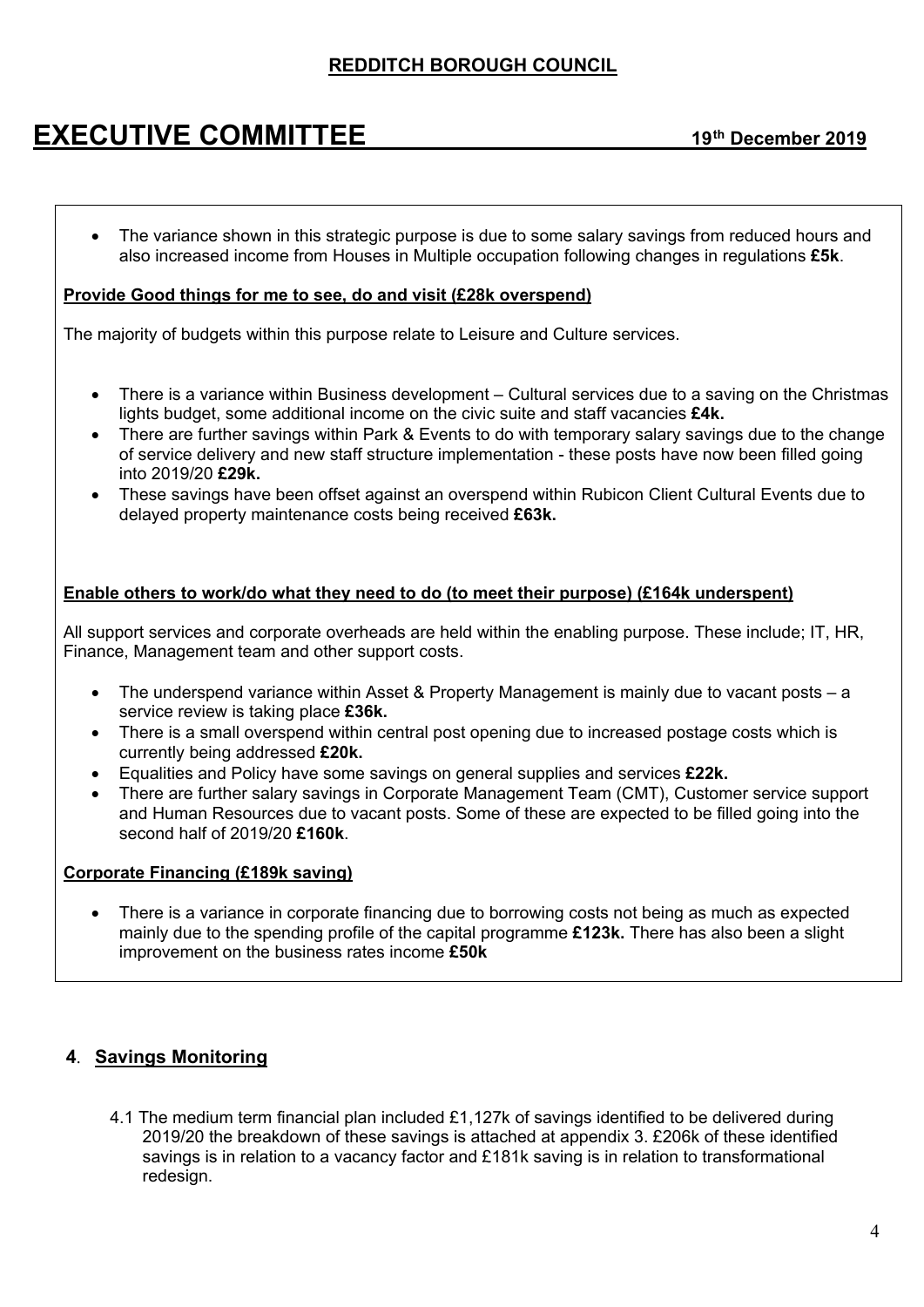## **EXECUTIVE COMMITTEE 19th December <sup>2019</sup>**

To quarter 2 £579k of the £1,127k identified savings have been realised against the budgeted April to September savings of £563k

In addition to the above officers have been required to find further savings throughout the financial year 2019/20. At quarter 2 additional savings (above those identified) have been realised of £339k.

## **5**. **Cash Management**

5.1 The cash position of this Council at the start of the financial year and the expected end of year cash positions for the coming financial years is shown in the table below

| Date                                          | £m  | <b>Position</b>  |
|-----------------------------------------------|-----|------------------|
| As at 31 <sup>st</sup> March 2019<br>(Actual) | 6.0 | Borrowing        |
| As at 30 <sup>th</sup> Sept 2019              | nil | <b>Borrowing</b> |

### 5.2 **Borrowing**

As at the  $30<sup>th</sup>$  Sept 2019 there are no short term borrowings and £103.929m in long term borrowing with associated costs in the quarter of £888k. All long term borrowing costs relate to the HRA.

An interest payable budget has been set of £158k for 2019/20 due to expenditure relating to current capital projects.

## 5.3 **Investments**

At 30<sup>th</sup> Sept 2019 there were £8m investments held.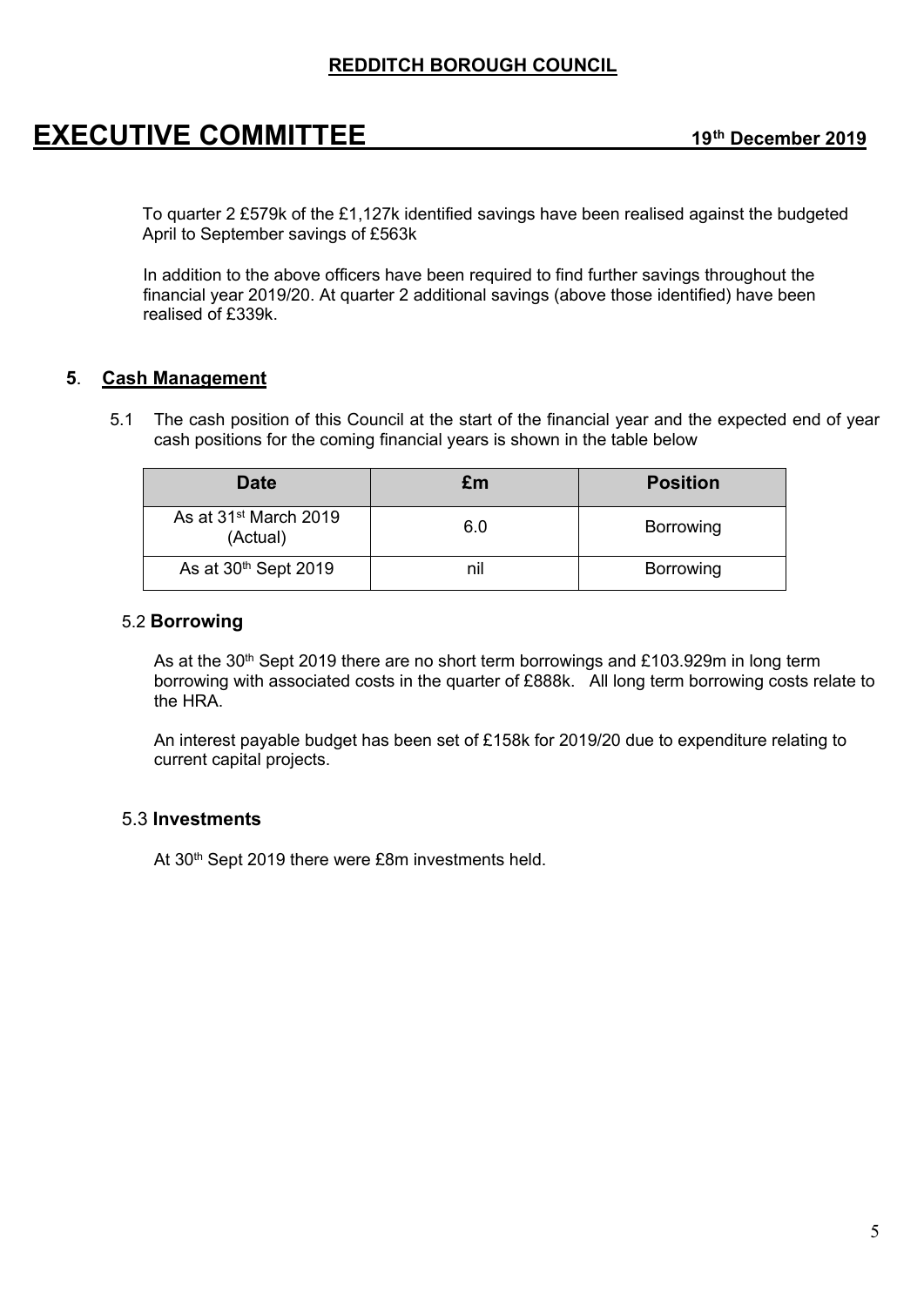## **EXECUTIVE COMMITTEE 19th December <sup>2019</sup>**

## **6. Capital Budgets**

## **Capital Budget Summary – Overall Council Financial Year 2019/20**

Please note figures have been rounded

| <b>Strategic Purpose</b>                                                    | Original<br><b>Budget</b><br>2019/20 | <b>Revised</b><br>budget<br>2019/20 | <b>Budget</b><br>to date<br>2019/20 | <b>Actuals</b><br>to date<br>2019/20 | Variance<br>to date<br>2019/20 | <b>Projected</b><br><b>Outturn</b><br>2019/20 | <b>Projected</b><br><b>Variance</b><br>2019/20 |
|-----------------------------------------------------------------------------|--------------------------------------|-------------------------------------|-------------------------------------|--------------------------------------|--------------------------------|-----------------------------------------------|------------------------------------------------|
|                                                                             | £'000                                | £'000                               | £'000                               | £'000                                | £'000                          | £'000                                         | £'000                                          |
| Keep my place safe and<br>looking good                                      | 1,962                                | 3,832                               | 1,916                               | 853                                  | $-1,063$                       | 1,738                                         | $-2,094$                                       |
| Help me run a successful<br><b>business</b>                                 | $\mathbf{0}$                         | 80                                  | 80                                  | $\mathbf 0$                          | $-80$                          | $\mathbf 0$                                   | $-80$                                          |
| Help me to live my life<br>independently                                    | 850                                  | 1,623                               | 812                                 | 593                                  | $-218$                         | 1,471                                         | $-152$                                         |
| <b>Provide Good things for</b><br>me to see, do and visit                   | 1,057                                | 1,143                               | 581                                 | 33                                   | $-548$                         | 33                                            | $-1,110$                                       |
| Enable others to work/do<br>what they need to do (to<br>meet their purpose) | $\mathbf{0}$                         | 455                                 | 227                                 | 138                                  | $-90$                          | 300                                           | $-155$                                         |
| <b>Totals</b>                                                               | 3,879                                | 7,133                               | 3,576                               | 1,617                                | $-1,959$                       | 3,542                                         | $-3,591$                                       |

#### **Financial Commentary:**

#### **Keep my place safe and looking good**

The main variances for this strategic purpose relate to the following projects;

- The Vehicle replacement programme, Improved parking scheme, upgrade of fuel equipment along with the Locality capital projects have a had a full review by officers and it has been requested that the budgets are re-profiled into future years along with budget release as no longer required. See appendix 4
- The capital budget for the removal of 5 weirs through Arrow Valley Park has also been delayed and it is therefore expected this will not commence until the early part of 2020/21.

#### **Help me run a successful business**

• The project is currently under review and it is expected not to be spent within 2019/20. It will therefore be requested to move the budget into 2020/22.

#### **Help me to live my life independently**

• The disabled facilities grant scheme has an underspend to the second quarter but it is projected this will be fully spent by the end of the financial year.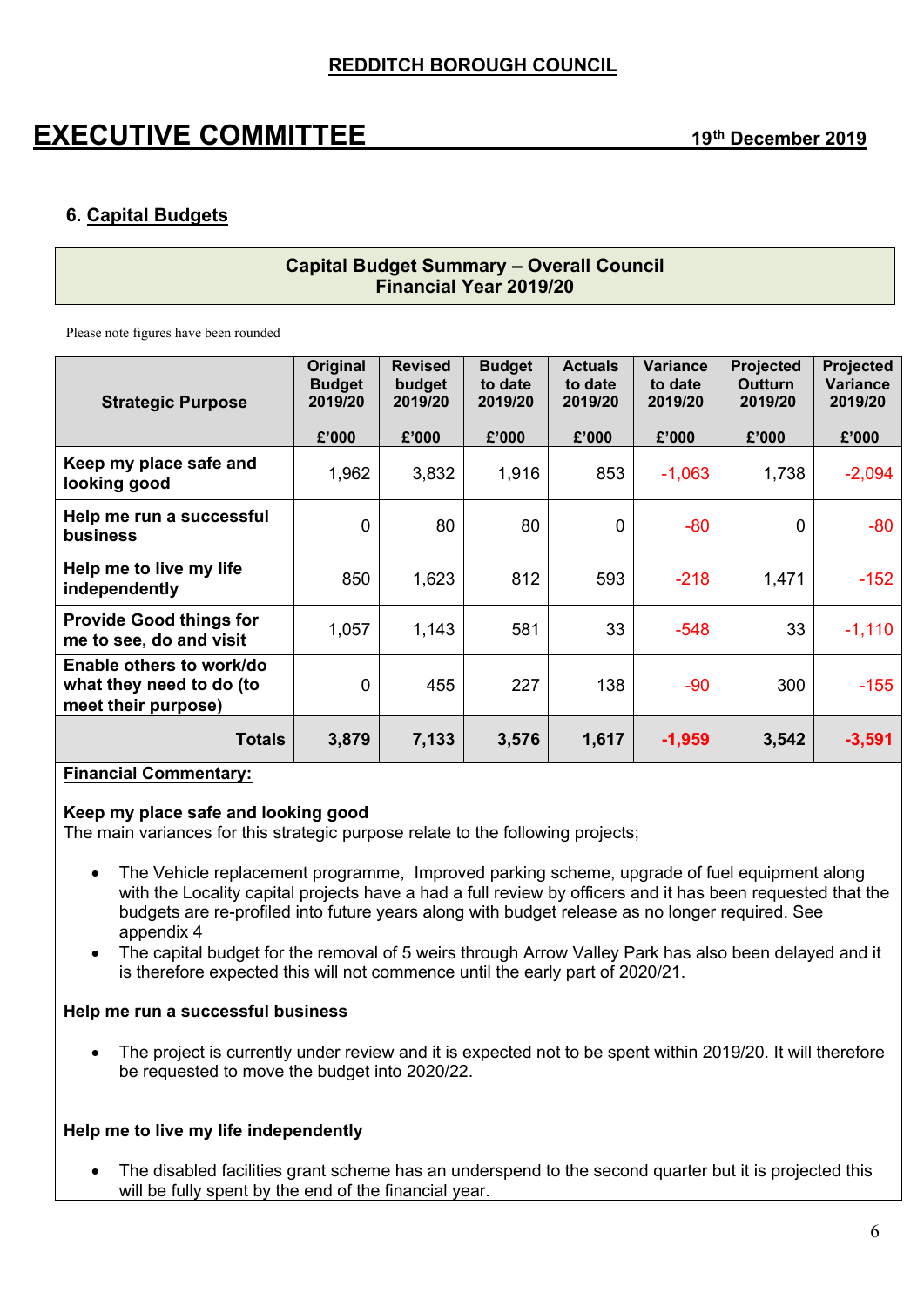## **EXECUTIVE COMMITTEE 19th December <sup>2019</sup>**

There is also an underspend on the Energy & Efficiency Installation project and is projected this will be an ongoing project over the next three years.

#### **Provide Good things for me to see, do and visit**

 Majority of the projects have all been have been reviewed in this second quarter and it is expected due to seasonal factors and consultations with stakeholders/contractors that the schemes are now likely to commence in early 2020.

#### **Enable others to work/do what they need to do (to meet their purpose)**

 The variance for this strategic purpose relates to the New Finance Enterprise System in Financial services which has now commenced. The project is expected to be completed by September 2020 and a request will be made to re-profile some of the budget into the first quarter of 2020/21.

## **7. Housing Revenue Account**

Appendix 1 details the financial position for the Housing Revenue Account (HRA) for the period April 2019 – September 2019.

#### **8. Earmarked Reserves**

The position as at 30th September 2019/20 is shown in Appendix 2.

## **9. General Fund Balances**

The General Fund Balance as at the 31th March 2019 is £1.223m. A balanced budget was approved in February 2019 to include identified savings which have been built into individual budget allocations. This also included a planned use of balances for 2019/20 of £211k. The current level of balances will therefore reduce to £1.012m with recommended level of balances of £750k with the aim to increase to £1.5m over the medium term

#### **10. Legal Implications**

No Legal implications have been identified.

## **11**. **Service/Operational Implications**

Managers meet with finance officers on a monthly basis to consider the current financial position and to ensure actions are in place to mitigate any overspends.

#### **12**. **Customer / Equalities and Diversity Implications**

No direct implications as a result of this report.